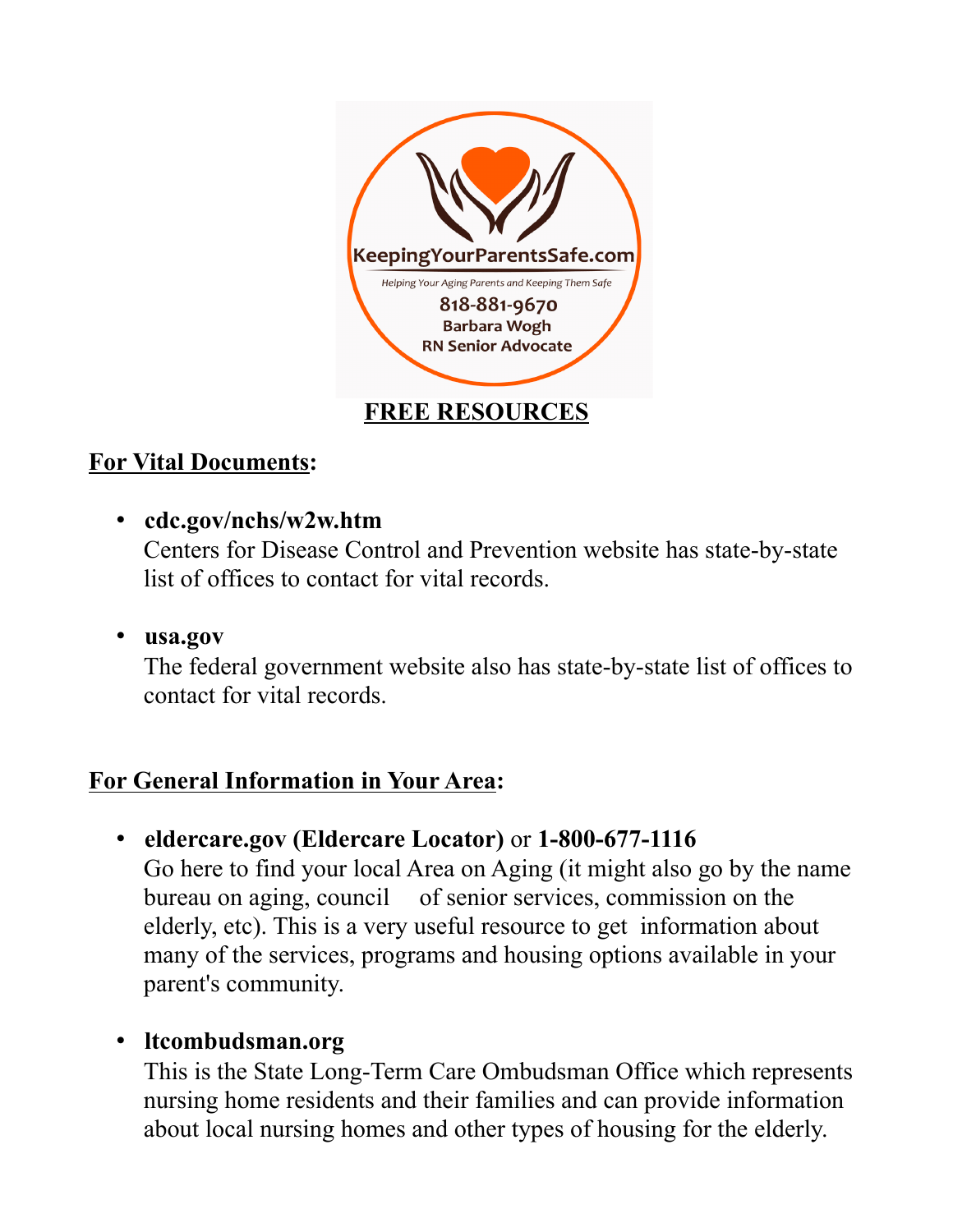## **Organizational/Communication Tools**

## • **carepages.com** or **caringbridge.com**

You can use these services to create a platform to keep friends and family members informed of the latest news on your parents.

# • **lotsahelpinghands.com**

A free online care calendar where you can create a care community

### • **carezone.com**

A free online care calendar and organizer with a downloadable app

• **tyze.com** A free online care calendar and organizer

## **Fraud/Abuse Help and Information**

• **ncea.aoa.gov** 

Contact the local office of Adult Protective Services through this National Center on Elder Abuse when you suspect your senior is in danger of abuse, neglect and/or financial exploitation.

### • **napsa-now.org**

You can also contact APS through the National Adult Protective Services Association website to file a complaint that can be kept anonymous, if you wish.

- **https://www.aging.senate.gov/fraud-hotline or 855-303-9470** The Senate Aging Committee can help resolve problems or direct you to other sources that can help.
- **fraud.org or 800-876-7060** The National Consumer League website and toll-free consumer protection line